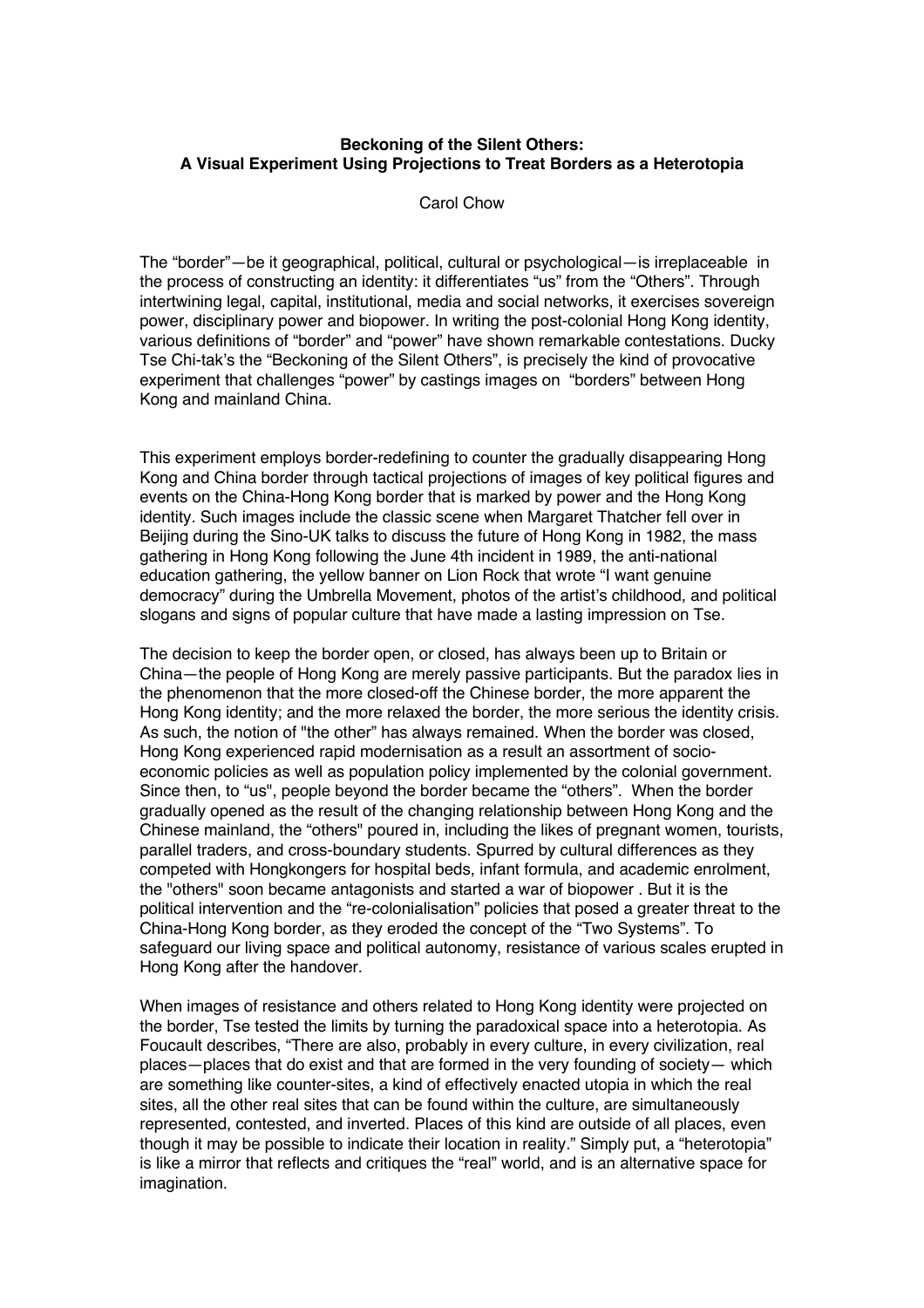The nature of border's limiting entry to those with permission already constitutes the space as heterotopia. But when Tse cast a montage of historical images and portraits spanning the colonial and post-colonial eras and culminating in Hong Kong identity onto the border, he broke both the temporality and the spatiality of the site. More importantly, when those significant historical memories that are constitutive of Hong Kong identity face the "violence of time" brought upon by decolonisation and re-nationalisation campaigns, re-representing the past that is under threat of erasure or being forgotten already is indeed a contestation over the politics of memories. That said, resistance is not only about memory: it is also about struggles between ideology, values and beliefs, for example, between the China Dream and the Hong Kong Dream, and between the dream of nation building and that of democratisation. What is more interesting is that apart from using images, Tse introduced text in some of his works. These include "I want genuine democracy", which was printed on the banner that was hung from Lion Rock, the lyrics, "Everything visible is empty" from the song "Queen's Road Central" by Lo Da-yu, and the lyrics "Pearl of the Orient, my lover" from "Pearl of the Orient" etc. In one image, the text "Bring Down the Gang of Four" was superimposed on the anti-national education visuals, while the names of kindergartens, dates, and the text "NO DREAM" were overlaid on Tse's childhood photos. These two sets of visuals and text were juxtaposed with the overlapping portraits of the last three Chief Executives in a barricaded area via projection. The two semiotic systems, text and images, sometimes echo one another, and other times conflict. Placing them together not only enriched the meaning of each work, but also enhanced the ambiguity of each image. Against the location where Hong Kong identity is constantly rewritten, and Hong Kong's discursive power and freedom of speech are incessantly shrinking, the clash of meanings between text and image, and the tension between the content and sentiments in the projections, are much like an alternate version of the movie series *The Departed:* they explore the complexities of identity through the performance of the power of re-presentation and the re-presentation of power.

Tse's performance at the border also included 108 Hongkongers of varying age, job, ethnicity and gender. Tse photographed their portraits, made them into projection slides, and, cast the images onto various borders across Hong Kong with a self-modified carousel slide projector. But Tse did not project each portrait individually: to present the ambiguity of Hongkonger identity post-1997, as well as the artist's belief that the differences between "I", "we" and "you" should be deemphasised, Tse projected multiple portraitures in share spaces. As a result, blurred into faceless "souls" and steeped in red lighting, the 108 portraits embodied characters that are both simultaneously strong and weak, and represented a fleeting moment that would live forever through photography. They presented the set, script and voice that the sovereign state and its people refuse to acknowledge.

As such, whether the "Beckoning of the Silent Others" is a contemplation on the Hong Kong identity, or the practice of photography, it can be considered as Tse's nearly 40 year oeuvre from 1990 to 2018 on Hong Kong identity . The 108 portraits echo "Hong Kong Faces", which shines the spotlight on the underdogs, whose voices have been drowned out by the handover discourse. At the border—a place of power—Tse showcased images and symbols of cultural and political resistance in Hong Kong from the colonial to post-colonial days. Not only did the artist's reflections on the relationship between space and identity through works on the demolition of Queen's Pier, land resumption in Choi Yuen Village and the protests against the development of the Northeast New Territories permeate these images, his approach in using images to challenge, or even subvert the official narrative was consistent with that of his "Posing the Museum" series. Lastly, the dramatic colours, ghostly mood, and sense of absurdity in the "Beckoning of the Silent Others" series, resembles Tse's "The Silence of Disorder"